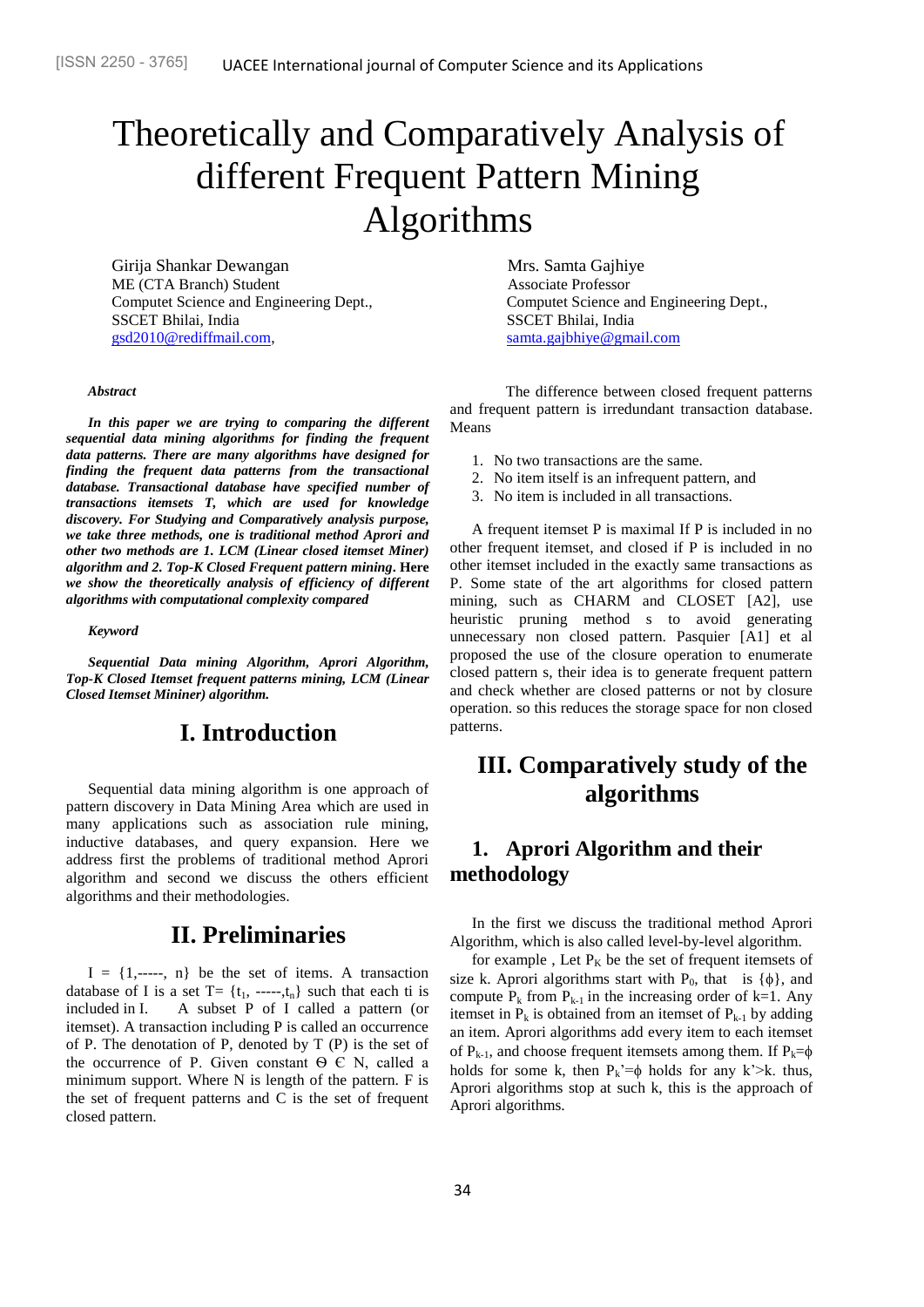

#### **2. LCM Algorithm and their methodology:**

LCM uses prefix preserving closure extension (ppc extension in short), which is an extension from a closed itemset to another closed itemset. The extension induces a search tree on the set of frequent closed itemsets, thereby we can completely enumerate closed itemsets without duplications and generating a ppc extension needs no previously obtained closed itemset. Hence, the memory use of LCM does not depend on the number of frequent closed itemset, even if ther are many frequent closed itemset.

LCM is the backtracking algorithm Backtracking algorithm is based on recursive calls. A pruning of a backtracking algorithm inputs a frequent itemset P, and generates itemsets by adding every itemset to P, then for each itemset being frequent among them; the pruning generates recursive calls with respect to it. To avoid duplications, an iteration of backtracking algorithms adds items with indices larger than the tail of P.

## **2.1. Backtracking algorithm is as follows Algorithm Back Tracking** (P: Current solution)

- 1. Output P
- 2. For each e  $\epsilon$  I, e>tail (P) do 3. If (PU {e})

An execution of backtracking algorithms gives a tree structure such that the vertices of the tree are iterations, and edges connect two iterations if one of the iteration calls the other. If an iteration I recursively calls another iteration I', then we say that I is the parent of I' is a child of I. for an iteration, the itemset received from the parent called current solution.

#### **2.2.Comparison between Aprori Algorithm and LCM:**

Aprori algorithm sequential data mining approach but LCM is backtracking approach.

Sequential data mining use much memory for storing  $P_K$  in memory, while backtracking algorithm use less memory since they keep only the current solution.

Backtracking algorithms need no computational for maintaining previously obtained itemsets , so the computation time of backtracking algorithm is generally short, However , Aprori algorithms have advantage for frequency counting.

LCM algorithm are based on backtracking algorithms, and use an efficient techniques for the frequency counting , which are occurrence for the frequency counting , which are occurrence deliver and anytime database reduction desired below . Hence, LCM algorithms compute the frequency efficiently without keeping previously obtained itemset in memory.

The time complexity of LCM is theoretically bounded by a linear function in the number of frequent closed itemsets.

LCM is implemented with only arrays. Therefore, LCM is fast, and outperforms than other algorithms for some sparse datasets.

LCM does not have any routine for reducing the database, while many existing algorithms have.

Performance of LCM is not good for dense datasets with large minimum support, which involves many unnecessary items and transaction.

#### **3. TOP-K Closed frequent pattern mining**

End users of traditional frequent pattern mining applications encounter several well- known problems in practice. First, without specific Knowledge about the target data, users will have difficulties in setting the support threshold to obtain their required results. Second, the algorithms often generate an extremely large number of frequent patters, often in thousands or millions, which is even larger than the original target dataset. It is nearly impossible for the end users to comprehend or validate such large number of complex patterns, thereby limiting frequent patterns mining spread use and acceptance in many real world situations.

Top-k closed itemsets mining is combining LCM algorithm and priority queue to avoid closed checking.